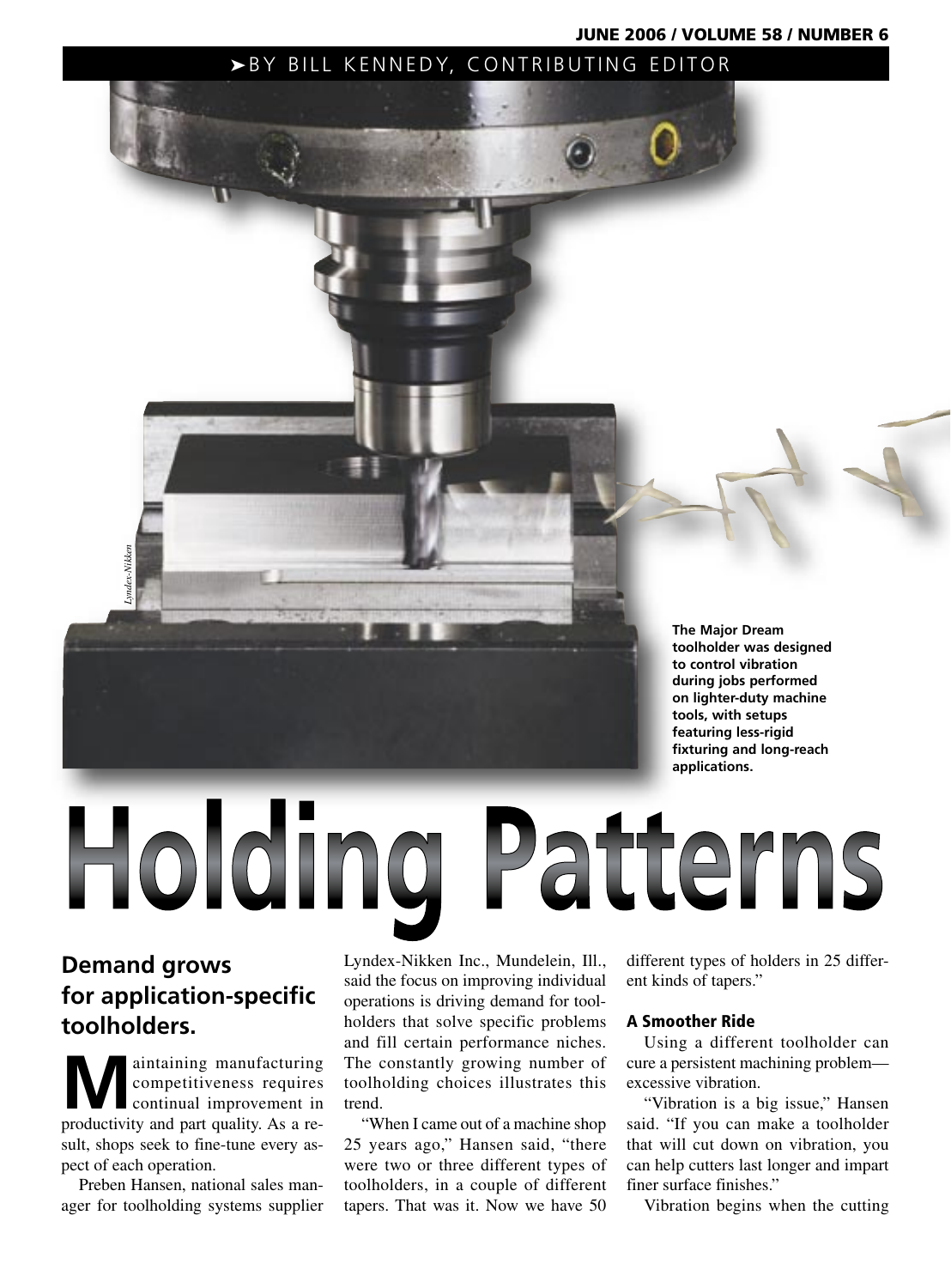*Command Tooling Systems*

**Because a shrink-fit holder has a relatively small body diameter and gripping the tool requires no moving parts, setscrews, collets or nosepieces, the effect of centrifugal force is minimized in high-speed operations.** 

tool touches the workpiece. "No getting around that; it's part of the nature of machining," Hansen said. "But you don't want the vibration to transfer up to the spindle, because it will carry back down to the cutting tool, which

Vibration-prone applications include milling thin-walled parts, situations where fixturing is insufficiently rigid and when lighter-duty machine tools

Identifying a need in the market, Lyndex-Nikken has developed a toolholder system designed to help control vibration. It incorporates an internal

The holder, which will be shown at IMTS 2006 under the trade name Major Dream, features a two-piece construction consisting of a taper with inner and outer cones. The outer cone features a diagonal split that widens as the drawbar pulls the holder back into the spindle. In the connection between the cones, Hansen said, is a flat Belleville-spring mechanism that

"A holder like this can help [users] mill effectively on smaller-spindle machines," he said, citing an application where the toolholder was applied on

can actually start to bounce."

are used to make heavy cuts.

dampening mechanism.

spindle.

technology is based on experience Lyndex-Nikken gained in developing its 3Lock holder—a multicomponent steep-taper system—and its NC5 short-taper system. "From these tooling systems, we learned what the twopiece construction does for dampening vibration," Hansen said.

#### A Fine Balance

Dennis King, director of engineering at Command Tooling Systems LLC, Ramsey, Minn., also sees a need for application-specific toolholders, saying, "There's really no 'one size fits all.'"

For example, he noted, a key contributor to vibration reduction in highspeed applications is a combination of tool and holder concentricity and balance.

Concentricity of the tool and holder unit is extremely important, he said, because the unbalanced forces resulting from eccentricity are greater than the unbalanced forces generated by unsymmetrical mass. "If you've got a 0.0005" eccentricity, and you are taking a cut of 0.001" per tooth, you've got one tooth that is taking twice the load of the other one," he said. "So the effect of the tool not being concentric is extreme."



**The simultaneous-fit tooling system from BIG Kaiser consists of a toolholder and spindle. It promotes simultaneous, dual contact at all times between the holder and spindle (left). With conventional steep-taper tool, the flange and spindle face are not always in contact.**

#### **The following companies contributed to this report:**

**BIG Kaiser Precision Tooling Inc.** (888) 866-5776 www.bigkaiser.com

**Bilz Tool Co Inc.** (800) 227-5460 www.bilzusa.com

**Command Tooling Systems LLC** (800) 328-2197 www.commandtool.com

**Lyndex-Nikken Inc.** (800) 543-6237 www.lyndexnikken.com

For many high-speed applications, King recommends shrink-fit toolholders. With shrink-fit toolholders, like those in Command's Thermolock line, King said, "you get 'dead nuts' concentricity."

The operating principle behind shrink-fit systems is fairly straightforward. The ID of the holder is smaller than the OD of the tool it will grip. When the holder is heated in a special unit, the ID expands sufficiently to accept the tool. When the holder cools, it contracts and grips the tool uniformly.

The symmetrical grip of a shrink-fit holder is preferable to that of a conventional endmill holder, which, by design, generates eccentricity. Because the OD of the endmill must

be smaller than the ID of the holder, the endmill is pushed off center when the conventional holder's setscrew pushes on the tool's Weldon flat.

Because a shrink-fit holder has minimal body diameter and gripping the tool requires no moving parts, setscrews, collets or nosepieces, the effect of centrifugal force is minimized in high-speed operations. The lack of mechanical clamping devices also permits use of shorter tool projections, another path to higher tool/

### machine rigidity.

Tool changes can be fast with shrink-fit systems, as heating units are designed to enable the removal of one cutting tool and insertion of another one quickly.

King cited the efficacy of shrink-fit holders in applications where rigidity is crucial. "Go to Windsor, Ontario, the die/mold capital of the ment of vibration control. "All of our **Add Some Space** world," he said. "Every shop that you go into has a heat-shrink machine, be-

cause they use heat-shrink tools down inside the molds." King said balancing the mass of

the toolholder is also a critical ele-

## **Rigid thinking**

When tapping on a CNC machine, the feed rate and cutting speed can be programmed to match the pitch of the tap, enabling grammed to match the pitch of the tap, the production of threads without the need for a compensating chuck. In rigid-tapping applications, however, the tap can be subjected to high axial forces when small manufacturing variances in the tap pitch make it differ somewhat from the tightly programmed feed rate. hen tapping on a CNC machine,

can result. Small synchronization errors can also can result. Small synchronization errors can occur, especially when the spindle is reversed at the end of the thread. cur, especially when the spindle is reversed at the<br>d of the thread.<br>The Synchro Chuck tapholder from Bilz Tool Co.

Inc., Elk Grove Village, Ill., was designed specifically for rigid tapping. The company's vice president, Tom Gibbings, said the holder compensates for manufac-manufac turing variances in tap pitch.

"The chuck provides tension and compression "The chuck provides tension and movement of 0.08mm to compensate for the manufacturing tolerance of the thread on the tap itself," he said. The ability to move relieves pressure on the flanks of the tap threads and enables the tap to cut freely and accurately. In turing tolerance of the thread on the tap itself," he<br>
id. The ability to move relieves pressure on the flanks<br>
the tap threads and enables the tap to cut freely and<br>
Lurately.<br>
In addition, Gibbings said, the Synchro C

is unique in that it is engineered to absorb a specific kind is unique in that it is engineered to absorb a specific kind of shock. "There is an oil-repellent polymer wrapped around of shock. "There is an oil-repellent polymer wrapped around the cross post, which acts as a cushion so that the tap the cross post, which acts as a cushion so that the tap doesn't tear the thread at the bottom of the stroke," he doesn't tear the thread at the bottom of the stroke," he said. "Without that polymer, there can be a bang-said. "Without that polymer, there can be a

Although the polymer insert is not designed primarily for vibration control, Gibbings said that "anytime you have a softer substance, you are going to have some vibration dampening."

**In certain facemilling operations, GM found it could reduce micromovements between the toolholder and spindle by placing an elastic spacer between the toolholder flange and the spindle face.** 

balanced," he said. "It's really a combination of two things. Balance without concentricity doesn't work, and concentricity without balance doesn't

Spacer

work very well either."

shrink-fit holders and collet chucks are

Seeking a low-cost, application-specific method to reduce micromovements between the toolholder and spindle in certain milling applications, General Motors engineering personnel experimented with placing an elastic spacer between the toolholder flange and the spindle face. The aim was to improve the flatness of the workpiece surface and reduce chatter (see illustration on p. 45).

The thinking was that placing a flexible donut spacer at the toolholder/ spindle interface would improve vibration dampening and dynamic bending stiffness. A manufacturing engineer involved in the effort, John Agapiou, pointed out that, in some cases, a tool can be too rigid.

"If everything is very stiff, you tend to get more vibration," he said. "When you add flexibility to the toolholder/ spindle interface, static stiffness goes down but dynamic stiffness goes up. Dynamic stiffness is the product of the static stiffness multiplied by the dampening ratio. At the end of the day, dynamic stiffness is what is important when you work at higher speeds."

The donut spacers, which are made of rubber or a flexible polymer, reduced the static stiffness of the tools and holders tested but increased dynamic stiffness. Frequency-responsefunction testing of CAT 40 tools with and without a 3mm-thick elastic rubber spacer at the toolholder/spindle interface showed that the dampening ratio and dynamic stiffness of a tool with the spacer was higher than that of a tool without it.

GM conducted milling tests on the face of a transmission valve body. Without a spacer, the deviation in height from surface-profile flatness ranged from 0.03mm to 0.06mm. With a spacer positioned at the toolholder/



Excessive tap wear and diminished thread quality